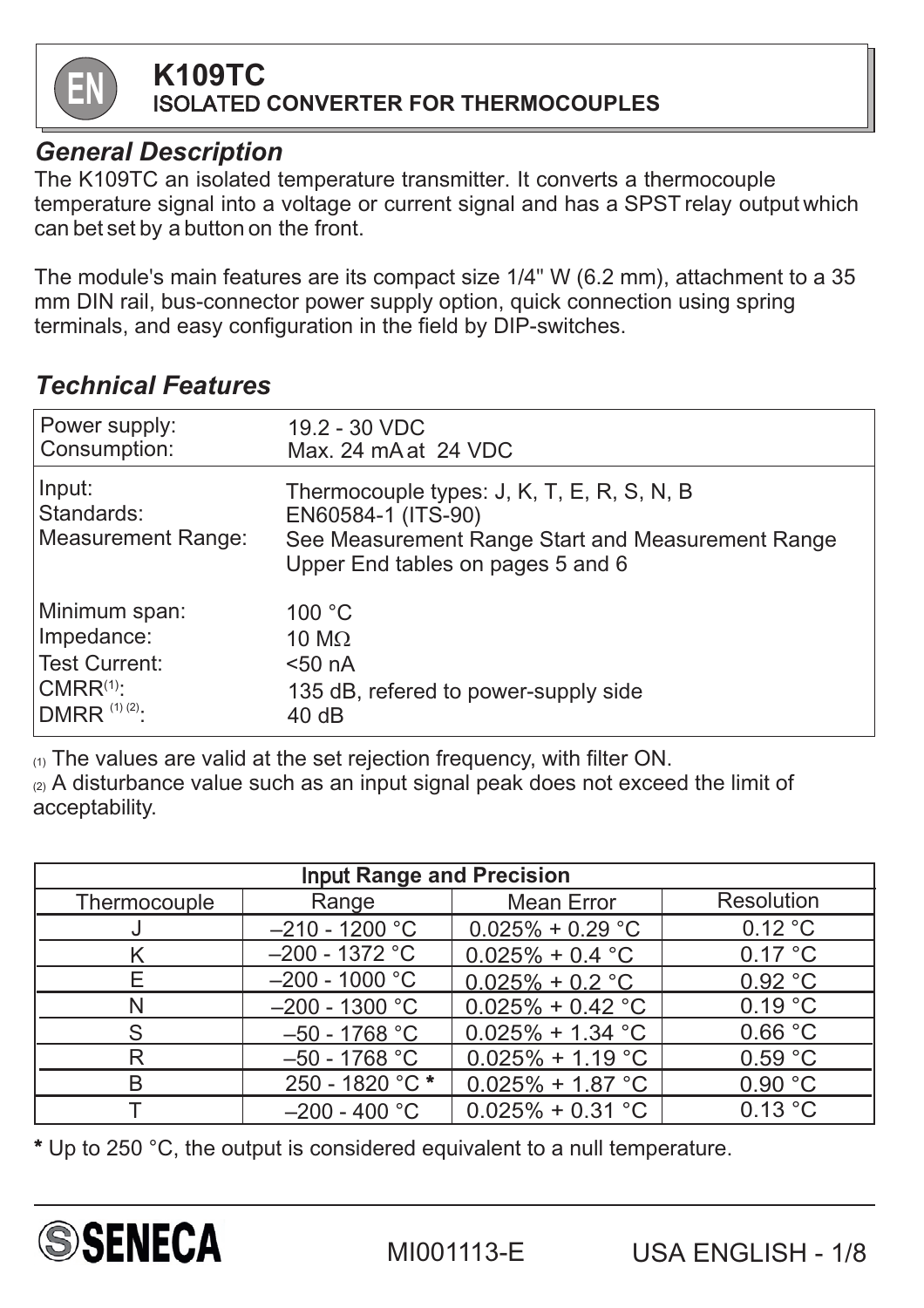| <b>SSENECA</b>                                                                                                                                                                                        | MI001113-E                                                                                                                                                                                                                                                                                                                         | <b>USA ENGLISH - 2/8</b>                                                                                                                                                                                                                                                                                                                             |
|-------------------------------------------------------------------------------------------------------------------------------------------------------------------------------------------------------|------------------------------------------------------------------------------------------------------------------------------------------------------------------------------------------------------------------------------------------------------------------------------------------------------------------------------------|------------------------------------------------------------------------------------------------------------------------------------------------------------------------------------------------------------------------------------------------------------------------------------------------------------------------------------------------------|
| Standards:<br>$\epsilon$<br>LISTED<br>3LUT                                                                                                                                                            | EN61010-1/2001 (safety)<br>compliance with<br>transformers".<br>Notes:<br>- Use with copper conductor.<br>- Use in Pollution Degree 2 Environment.<br>- Power Supply must be Class 2.<br>- When supplied by an Isolated Limited Voltage/Limited<br>Current power supply a fuse rated max 2.5 A shall be<br>installed in the field. | EN61000-6-4/2002 (electromagnetic emission, industrial surroundings)<br>EN61000-6-2/2005 (electromagnetic immunity, industrial surroundings)<br>All the circuits must be provided with double insulation from the circuits<br>under dangerous voltage. The power supply transformer must be built to<br>EN60742: "Insulation transformers and Safety |
| Housing:<br>Dimensions, Weight:                                                                                                                                                                       | PBT polybutylene terephthalate, (black color)<br>$6.2 \times 93.1 \times 102.5$ mm, 46 g.                                                                                                                                                                                                                                          |                                                                                                                                                                                                                                                                                                                                                      |
| <b>Isolation Voltage:</b><br><b>Protection Index:</b><br><b>Operating Conditions:</b><br>Storage Temperature:<br>Altitude:<br><b>LED Indicators:</b><br>Connections:<br>Wire Size:<br>Wire Stripping: | 1.5 kV $(50 \text{ Hz}$ for 1 min)<br>IP20<br>Temperature $-20$ to +65 °C<br>Humidity 10-90% RH at 40 °C non-condensing<br>$-40$ to +85 °C<br>Up to 2000 meters<br>Fault/anomaly, state of the auxiliary output<br>Spring terminals<br>24 to 14 AWG (0.2 to 2.5 mm <sup>2</sup> )<br>$5/16$ " (8 mm)                               |                                                                                                                                                                                                                                                                                                                                                      |
| ADC:<br>Class/Base Prec. :<br>Thermal Drift:<br>Response Time : (10-90 %):<br>Cold junction error :                                                                                                   | 14 bit<br>0.1%<br>120 ppm/ $K$<br>< 25 ms (without filter)<br>$<$ 55 ms (with repeat filter 50 Hz)<br>1.5 $\degree$ C Max                                                                                                                                                                                                          |                                                                                                                                                                                                                                                                                                                                                      |
| Relay output contacts:                                                                                                                                                                                | 24 VAC max.<br>Current: 60 mA max.                                                                                                                                                                                                                                                                                                 |                                                                                                                                                                                                                                                                                                                                                      |
| Maximum Voltage:<br><b>Maximum Current:</b><br><b>Resolution Error</b>                                                                                                                                | approximately 12.5 V<br>approximately 25 mA<br>1 mV for voltage output<br>2 µA for current output<br>5 V output: 350 ppm of full scale<br>10 V output: 200 ppm of full scale                                                                                                                                                       |                                                                                                                                                                                                                                                                                                                                                      |
| <b>Current Output:</b>                                                                                                                                                                                | Min. load resistance 2 k $\Omega$<br>0-20 mA, 4-20 mA, 20-0 mA, 20-4 mA<br>Maximum load resistance 500 Q                                                                                                                                                                                                                           |                                                                                                                                                                                                                                                                                                                                                      |
| <b>Voltage Output:</b>                                                                                                                                                                                | 0-5 VDC, 1-5 VDC, 0-10 VDC, 10-0 VDC                                                                                                                                                                                                                                                                                               |                                                                                                                                                                                                                                                                                                                                                      |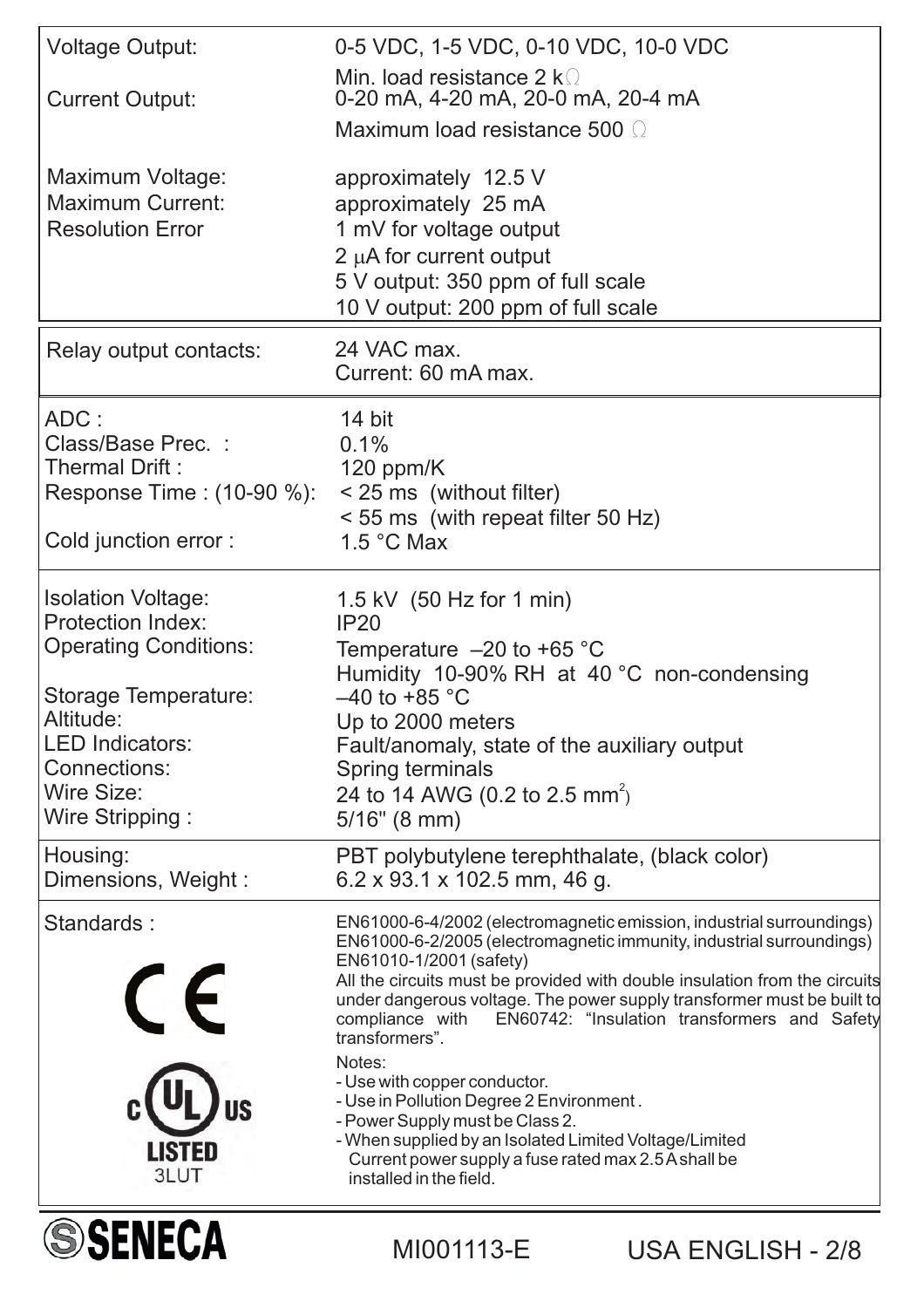## RELAY *OUTPUT* DESCRIPTION

The relay output may be used as a pilot-duty alarm relay, to operate a higher capacity relay, or as an input to a supervisory control system. The K109TC may be used to generate an alarm or be utilized like a thermostat.

The **Normal** state of the output depends on the primary output fault configuration via the setting of dip-switch SW2.7 (see *Dip-Switch SW2.7* table).

During the adjustment of the trip point, the analog output assumes the value of the trip point. Connect an instrument such as a multimeter to the analog output to measure the V or mA value of the trip point. The relay switches instantaneously at the set value.

### *Setting the* trip point

The trip point adjustment must be performed with the module powered up.

 Lift the front cover to access the trip point adjustment button. The button is behind a hole and can be pressed using a small screwdriver.

• Press and release the button. The primary output represents the value of the trip point. At this point the red LED flashes slowly.

• If within 5 seconds there is no button press, the module returns to normal operation.

With every button press, the trip point increases or decreases by approximately 0.2%. The direction of the change depends on the normal state of the output set by dip-switch SW2.7. This only sets the trip point, the hysteresis is fixed.

• If the button is not released but continues to be pressed for 2 seconds, a continuous increment of 3% starts. If the maximum/minimum value of the scale is reached, the cycle starts again.

While adjusting the trip point, the relay output operates normally, opening and closing as previously set.

After 5 seconds of button inactivity, the set value is memorized and the module returns to normal operation.

Note: The threshold may not be modified if there is an internal fault. If the power supply is not sufficient during adjustments or before the 5 seconds of button inactivity have elapsed, the new value will not be memorized.

#### **Details of Dip-Switch SW2.7**

|      | SW2.7 Regulation Type   Fault |                                               | <b>INormal State</b>               | <b>Set Threshold</b> |
|------|-------------------------------|-----------------------------------------------|------------------------------------|----------------------|
| IOFF | IFurnace *                    | Upscale Output                                | <b>IClosed (LED ON) IDecrement</b> |                      |
| ION  | Refrigerator *                | Downscale Output   Open (LED OFF)   Increment |                                    |                      |

 $*$  Direct output selected: 0-20 mA, 4-20 mA, 0-5 V, 1-5 V, or 0-10 V

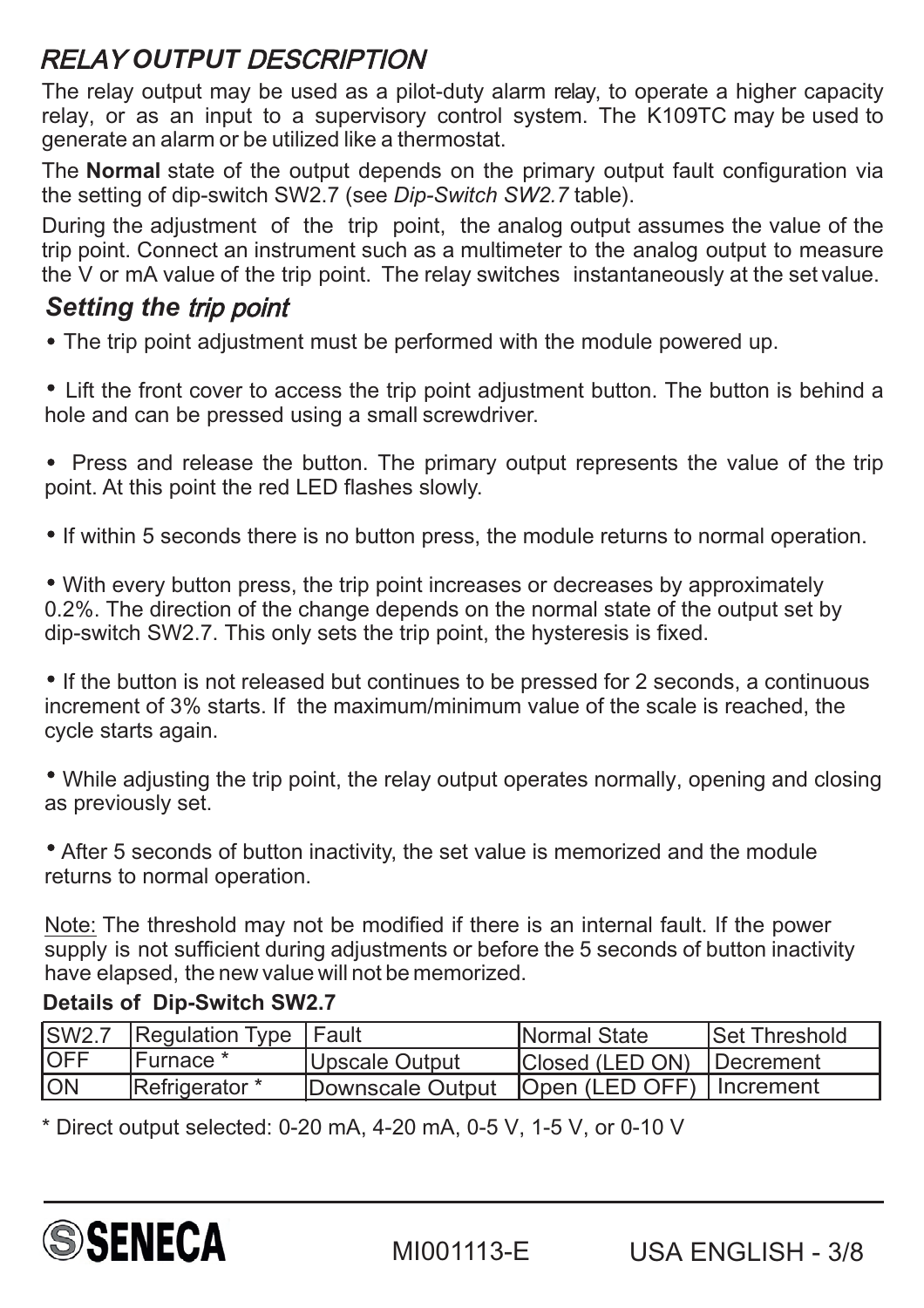## *Installation*

This module has been designed for attachment to a 35 mm DIN46277 rail. Assembly in a vertical position is recommended in order to increase the module's ventilation, and no raceways or other objects that compromise airflow must be positioned in the vicinity. Do not position the module above equipment that generates heat; we recommend positioning the module in the lower part of the control panel or compartment.We recommend using the K-BUS power connector that eliminates the need to connect the power supply to each module.



Attaching the module to the rail Removing the module from the rail



- 1 -Attach the module to the upper part of the rail.
- 2 Press the module downwards.





- 1 -Apply leverage using a screwdriver (as shown in the figure).
- 2 Rotate the module upwards.



- 1 Assemble the K-BUS connectors as required in order to obtain the number of positions necessary (each K-BUS permits the insertion of two modules).
- 2 Insert the K-BUSconnectors in the rail by positioning them on the upper side of the rail and then rotating them downwards.

IMPORTANT: Pay particular attention to the position of the protruding terminals of the K-BUS.The K-bus must be inserted in the guide with the protruding terminals on the left (as shown in the figure).

- Never connect the power supply directly to the bus connector on the DIN rail.

**1** - Never tap power supply from the bus connector either directly or by using the module's terminals.

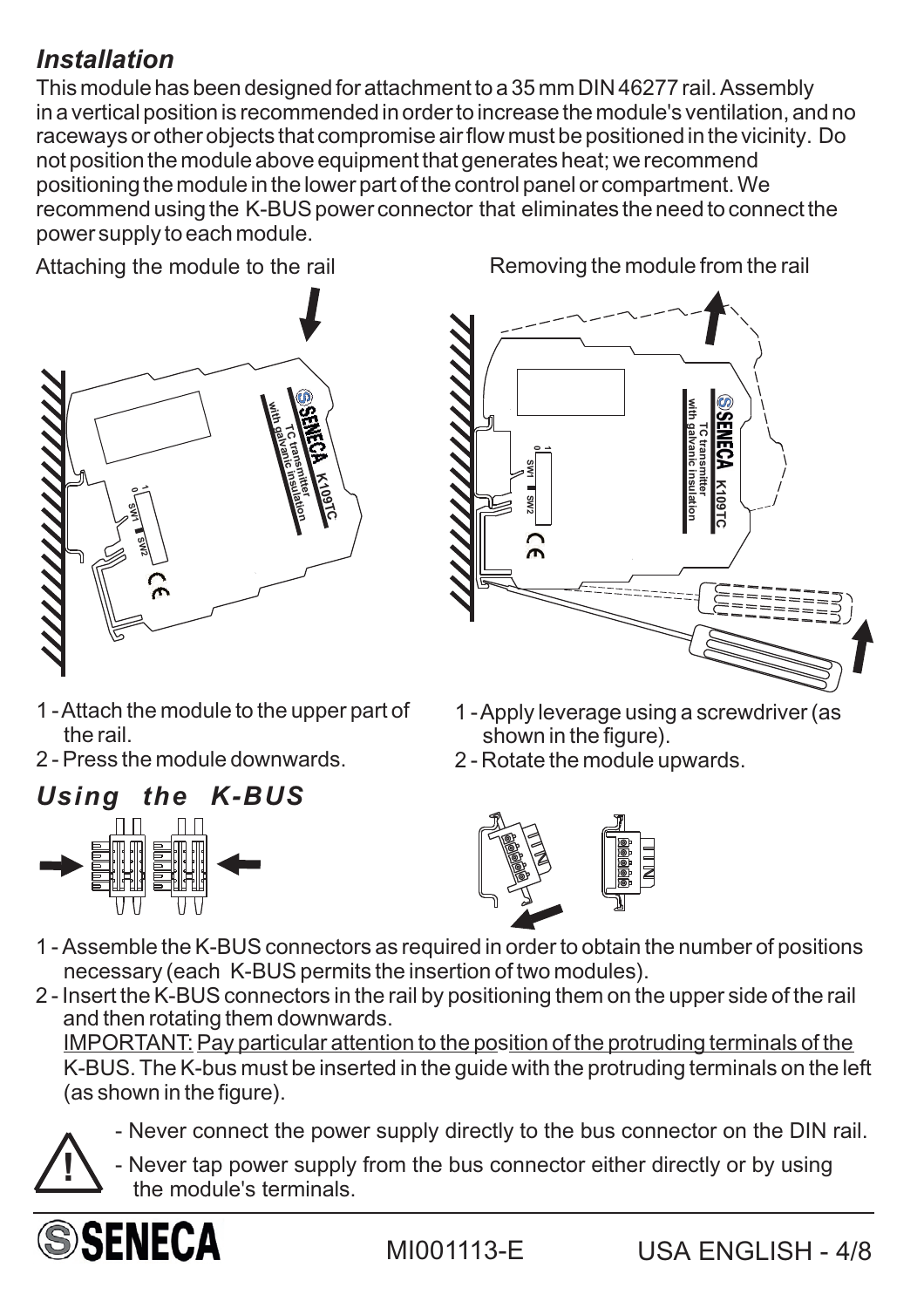#### *SETTING THE DIP SWITCHES Factory setting*<sup>s</sup>

All the module DIP switches are set to OFF as default configuration. This setting corresponds to the following default configuration:

| Thermocouple Type:                              | J                                                  |
|-------------------------------------------------|----------------------------------------------------|
| Line Rejection:                                 | 50 Hz                                              |
| Input Filter:                                   | Present                                            |
| <b>Measurement Range:</b>                       | 0 to 1000 $^{\circ}$ C                             |
| Output Signal:                                  | 4 to 20 mA                                         |
| Output Signal in case of                        |                                                    |
| fault :                                         | Upscale towards the top of the output range        |
| Over-Range:                                     | YES: a 2.5% over-range value is acceptable;        |
|                                                 | a 5% over-range value is considered a malfunction. |
| Relay Output Threshold: 0% of the nominal scale |                                                    |

It is understood that this configuration is valid only with all the DIP switches at position 0. If also one switch is moved, it is necessary to set all the other parameters as indicated on the following tables.

The indication  $\bullet$  indicates that the DIP-switch is set in Position 1 (ON).

No indication is provided when the DIP-switch is set in Position 0 (OFF).

| <b>THERMOCOUPLE TYPE</b> |  |       |  |              |  |  |
|--------------------------|--|-------|--|--------------|--|--|
| SW <sub>1</sub>          |  | 1 2 3 |  |              |  |  |
|                          |  |       |  |              |  |  |
|                          |  |       |  | K            |  |  |
|                          |  |       |  | $\mathsf{R}$ |  |  |
|                          |  |       |  | S            |  |  |
|                          |  |       |  |              |  |  |
|                          |  |       |  |              |  |  |
|                          |  |       |  | F            |  |  |
|                          |  |       |  |              |  |  |

|                  | <b>LINE REJECTION</b> |
|------------------|-----------------------|
| ISW <sub>1</sub> |                       |
|                  | 60 Hz                 |
|                  | 50 Hz                 |

|                 | <b>INPUT FILTER (*)</b> |
|-----------------|-------------------------|
| SW <sub>1</sub> |                         |
|                 | Present                 |
|                 | Absent                  |

(\*) The filter increases line frequency rejection and stabilizes the reading reducing measurement noise. It is advisable to leave it on if maximum response time is not required.

|                 | <b>MEASUREMENT RANGE START</b> |  |   |                    |                    |                     |                         |                                   |                        |                             |                        |  |
|-----------------|--------------------------------|--|---|--------------------|--------------------|---------------------|-------------------------|-----------------------------------|------------------------|-----------------------------|------------------------|--|
| SW <sub>1</sub> | 6                              |  | 8 | Type               | K Type             | R Type              | S Type                  | Type                              | B<br>∍ Type ′          | Е,<br>Type                  | Type                   |  |
|                 |                                |  |   | Default<br>∗       | 0 °C               | $^{\circ}C$<br>0    | $^{\circ}C$<br>$\Omega$ | $^{\circ}C$<br><sup>0</sup>       | $^{\circ}C$<br>0       | $^{\circ}C$                 | $^{\circ}C$            |  |
|                 |                                |  |   | $^{\circ}C$        | 100                | 100<br>$^{\circ}C$  | $^{\circ}C$<br>100      | 50                                | $\rm ^{\circ}C$<br>400 | 100                         | $^{\circ}C$<br>100     |  |
|                 |                                |  |   |                    | $^{\circ}C$<br>200 | 200<br>$^{\circ}$ C | 200<br>$^{\circ}C$      | $^{\circ}$ C<br>100               | 500<br>$^{\circ}C$     | $^{\circ}C$<br>200          | $^{\circ}$ C<br>200    |  |
|                 |                                |  |   | 200                | $^{\circ}C$<br>400 | 300<br>$^{\circ}C$  | $^{\circ}C$<br>300      | 200                               | $^{\circ}C$<br>600     | $^{\circ}C$<br>300          | $^{\circ}C$<br>300     |  |
|                 |                                |  |   | $^{\circ}C$<br>300 | 600 °C             | 400 °C              | 400 $^{\circ}$ C        | $^{\circ}{\rm C}$<br>$-50$        | $^{\circ}C$<br>800     | 400                         | $^{\circ}C$<br>500     |  |
|                 |                                |  |   | 500                | 800                | 600 °C              | 600 °C                  | $-150$                            | $^{\circ}C$<br>1000    | $^{\circ}C$<br>500          | $^{\circ}C$<br>700     |  |
|                 |                                |  |   | $1 - 100$          | $-100$ °C          | 800 °C              | $^{\circ}C$<br>800      | $^{\circ}$ C<br>$-100$            | $^{\circ}$ C<br>200    | $-100$<br>್ದ                | $^{\circ}$ C<br>$-100$ |  |
|                 |                                |  |   | $-200$             | $-200$ °C          |                     |                         | 1000 °C 1000 °C -200 °C   1400 °C |                        | $^{\circ}$ $\cap$<br>$-200$ | $-200$                 |  |

\* If all the dip-switches are set to OFF position, the default configuration is valid; otherwise the value of this parameter is 0 °C, as for the other thermocouple types.

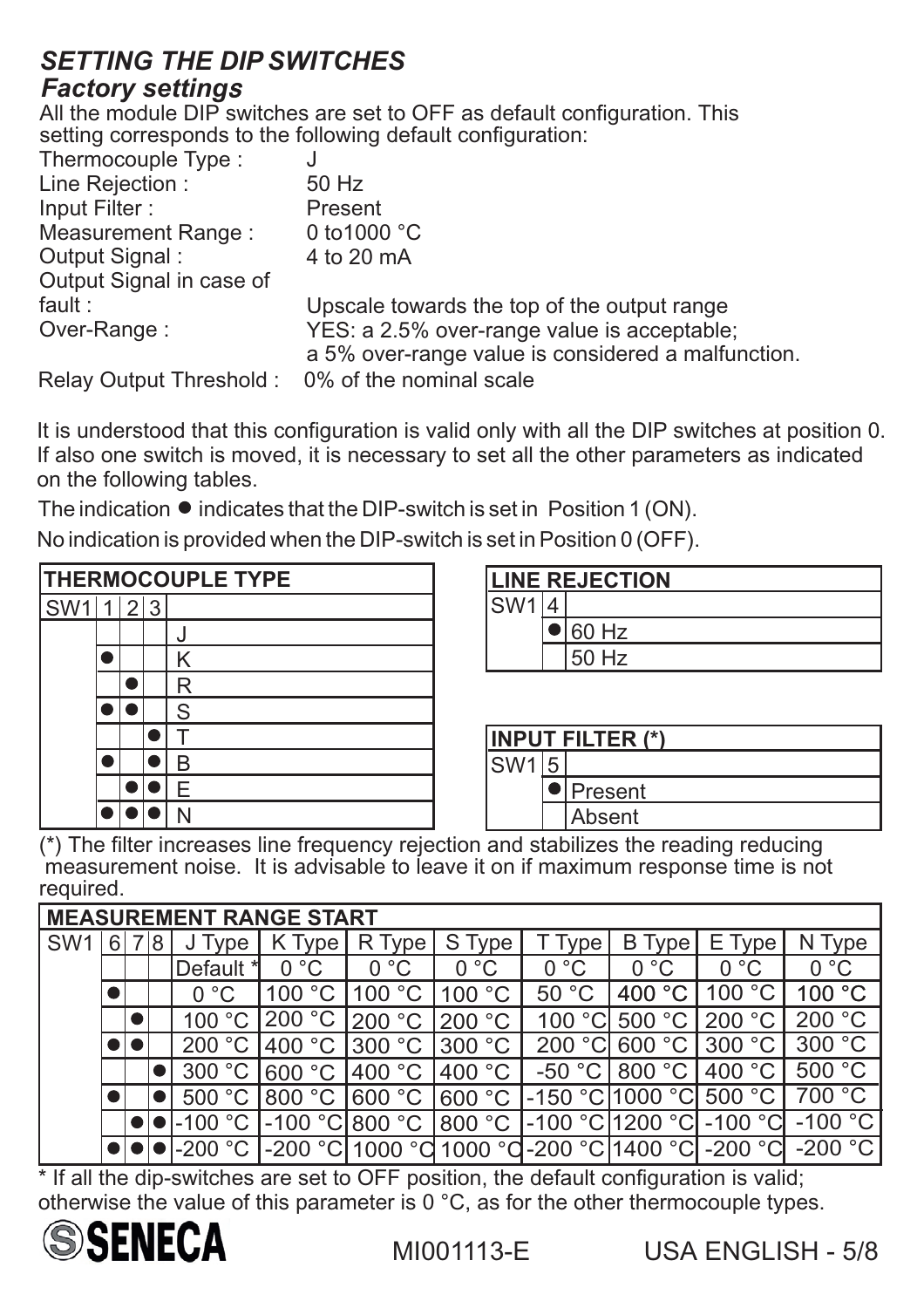|               | <b>MEASUREMENT RANGE UPPER END</b> |                |     |                                                       |  |                                                                                                   |   |                       |                   |  |                 |                                       |                                         |         |
|---------------|------------------------------------|----------------|-----|-------------------------------------------------------|--|---------------------------------------------------------------------------------------------------|---|-----------------------|-------------------|--|-----------------|---------------------------------------|-----------------------------------------|---------|
| SW2           | 1                                  |                | 2 3 | $J$ Type $ $                                          |  | $K$ Type $ R$ Type                                                                                |   |                       | Type S            |  | T Type          | B Type                                | E Type                                  | N Type  |
|               |                                    |                |     | 1200 °C 1350 °C 1750 °C                               |  |                                                                                                   |   |                       | 1750 °C           |  | 400 °C          |                                       | 1800 °C 1000 °C                         | 1300 °C |
|               |                                    |                |     | 1000 °C                                               |  |                                                                                                   |   | 1200 °C 1500 °C       | 1500 °Cl          |  | $350^{\circ}$ C | 1600 °C                               | 800 °C                                  | 1200 °C |
|               |                                    |                |     | 800 °C                                                |  | 1000 °C                                                                                           |   | '1300 °Cl             | 1300 °Cl          |  | 300 °C          | 1500 °C                               | 600 °C                                  | 1000 °C |
|               |                                    |                |     | 600 °C                                                |  |                                                                                                   |   | 800 °C  1100 °C       | 1100 °C           |  | 250 °C          | 1300 °C                               | 500 °C                                  | 800 °C  |
|               |                                    |                |     | 500 °C                                                |  | 700 °C                                                                                            |   | 900 °C                | 900 °C            |  | 200 °C          | 1100 °C                               | 400 °C                                  | 600 °C  |
|               |                                    |                |     | 400 °C                                                |  | 500 °C                                                                                            |   | 700 °C                | 700 °C            |  | 150 °C          | 900 °C                                | 300 °C                                  | 500 °C  |
|               |                                    |                |     | 300 °C                                                |  | 300 °C                                                                                            |   | 500 °C                | 500 °C            |  | 100 °C          | 700 °C                                | 200 °C                                  | 400 °C  |
|               |                                    |                |     | 200 °C                                                |  | 200 °C                                                                                            |   | 300 °C                | 300 °C            |  | 50 °C           | 500 °C                                | 100°C                                   | 200 °C  |
| <b>OUTPUT</b> |                                    |                |     |                                                       |  |                                                                                                   |   |                       |                   |  |                 | <b>OUTPUT SIGNAL IN CASE OF FAULT</b> |                                         |         |
| SW2 4         |                                    | 5 <sup>2</sup> | 6   |                                                       |  | SW <sub>2</sub>                                                                                   |   |                       |                   |  |                 |                                       |                                         |         |
|               |                                    |                |     | 4-20 mA                                               |  |                                                                                                   |   |                       | Downscale burnout |  |                 |                                       |                                         |         |
|               |                                    |                |     | $0-20$ mA                                             |  |                                                                                                   |   |                       | Upscale burnout   |  |                 |                                       |                                         |         |
|               |                                    |                |     | 20-4 mA                                               |  |                                                                                                   |   |                       |                   |  |                 |                                       |                                         |         |
|               |                                    |                |     | 20-0 mA                                               |  |                                                                                                   |   | <b>OVER-RANGE (*)</b> |                   |  |                 |                                       |                                         |         |
|               |                                    |                |     | $0-10V$                                               |  | SW <sub>2</sub>                                                                                   | 8 |                       |                   |  |                 |                                       |                                         |         |
|               |                                    |                |     | $1-5V$                                                |  |                                                                                                   |   |                       |                   |  |                 |                                       | NO: the malfunction alone causes a 2.5% |         |
|               |                                    |                |     | $10-0$ V                                              |  | over-range value.                                                                                 |   |                       |                   |  |                 |                                       |                                         |         |
|               |                                    |                |     | $0-5V$                                                |  | YES: a 2.5% over-range value is acceptable; a 5%<br>over-range value is considered a malfunction. |   |                       |                   |  |                 |                                       |                                         |         |
|               |                                    |                |     |                                                       |  |                                                                                                   |   |                       |                   |  |                 |                                       |                                         |         |
|               |                                    |                |     | (*) See the table below for the corresponding values. |  |                                                                                                   |   |                       |                   |  |                 |                                       |                                         |         |

#### **Output Signal Limits**

| <b>Nominal Value</b> | Over-range $\pm 2.5$ % | Over-range $\pm 5$ % |
|----------------------|------------------------|----------------------|
| 20 mA                | 20.5 mA                | 21 mA                |
| 4 mA                 | 3.5 <sub>m</sub> A     | 3 <sub>m</sub> A     |
| 0 <sub>m</sub> A     | 0 <sub>m</sub> A       | 0 <sub>m</sub> A     |
| <b>10 VDC</b>        | 10.25 VDC              | 10.5 VDC             |
| 5 VDC                | 5.125 VDC              | 5.25 VDC             |
| 1 VDC                | 0.875 VDC              | 0.75 VDC             |
| $\vert$ 0 VDC        | 0 VDC                  | 0 VDC                |

### *LED indications on the front*

| <b>Red LED</b> | Meaning                                                                                                                                                          | Output<br>Fault |
|----------------|------------------------------------------------------------------------------------------------------------------------------------------------------------------|-----------------|
| Fast flashing  | Internal fault: power supply not sufficient, out of range<br>offset or reference. Error on reading or writing in flash<br>(at the start or on threshold setting) | <b>YES</b>      |
| Slow flashing  | <b>DIP-switch setting error</b>                                                                                                                                  | <b>YES</b>      |
|                | Setting trip point in progress                                                                                                                                   | $NO(*)$         |
| Steady light   | Disconnected thermocouple, out of range input or<br>temperature compensation                                                                                     | <b>YES</b>      |
|                | Output limiting in progress                                                                                                                                      | NΟ              |

(\*): In this mode the output signal represents the value of the threshold.

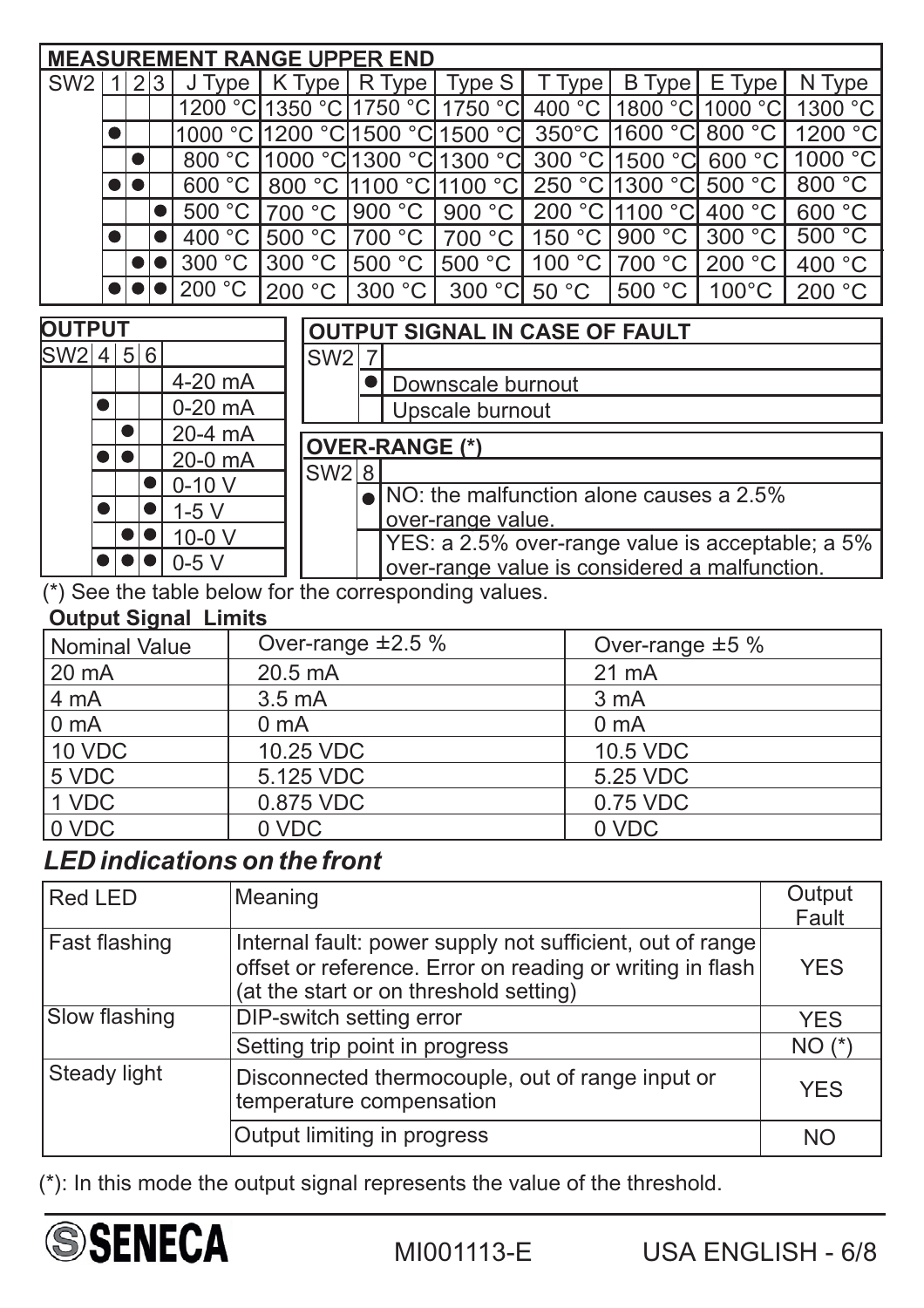| <b>Yellow LED</b> | Meaning                    |
|-------------------|----------------------------|
| <b>ION</b>        | The relay output is closed |
| <b>IOFF</b>       | The relay output is opened |

#### *Electrical Connections*



The module has been designed for spring-type terminal electrical connections.

Proceed as follows to make the connections:

- 1 Strip the cables by 5/16" (0.8 mm)
- 2 Insert a screwdriver in the square hole and press it until the cable lock spring opens.
- 3 Insert the cable in the round hole.
- 4 Remove the screwdriver and make sure that the cable is tightly fastened in the terminal.

*Power supply* There are various ways to provide the K Series modules with power. 1 - Direct power supply to the modules by connecting 24 VDC power supply directly to Terminals  $7 (+)$  and  $8 (-)$  of each module. **5 1 6 7 8 2 3 4 POWER SUPPLY - + 19.2** - **30 V**DC **Set Threshold Red L**ED **Yellow L**ED

2 - Using the K-BUS connector for the distribution of power to the modules via the bus connector, eliminating the need to connect the power supply to each module. The bus can be supplied from any of the modules; the total power consumption of the bus must be less than 400 mA. Higher power consumption can damage the module. An appropriately sized fuse must be connected in series with the power supply.

3 - Using the K-BUS connector for the distribution of power to the modules via the bus connector and the K-SUPPLY. The K-SUPPLY is a regulated power supply designed to protect the modules connected to the bus from voltage overloads. The bus connector can be provided with power using the K-SUPPLY if the total power consumption of the bus is less than 1.5 A. Higher power consumption can damage both the module and the bus. An appropriately sized fuse must be connected in series with the power supply.